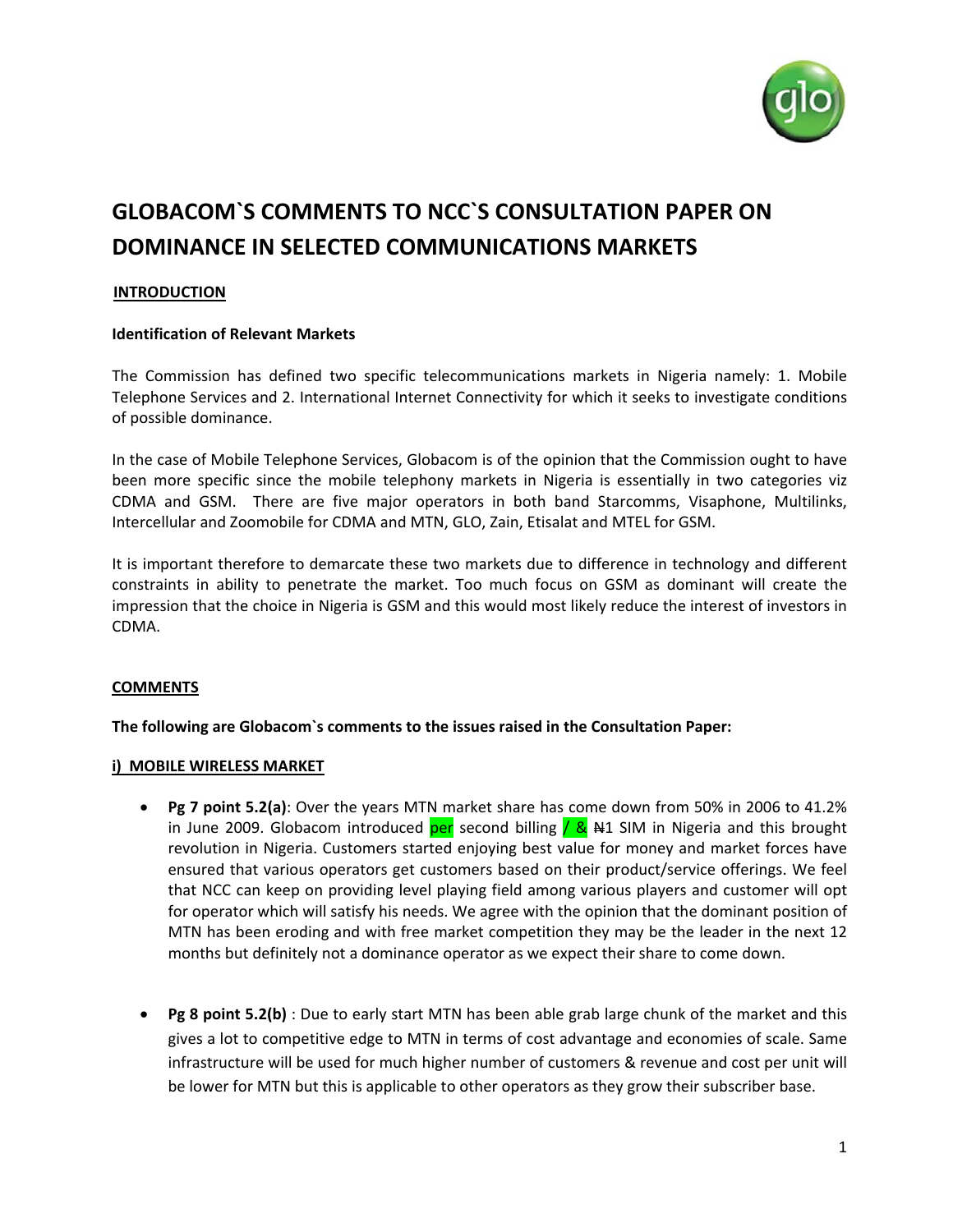

 However, Globacom totally disagrees with the opinion that the number of employee is an indication of economies of scale. This is an era of Contract Staffing and outsourcing of non essential arm of operations therefore reduction in the number of staff is NOT a measure of achieving significant economies of scale.

- **Pg 8 point 5.2(c) :** Control of Essential Facilities
	- o Interconnect difficulties: Globacom `s experience during its roll out with MTN and Econet (now Zain) has clearly shown that interconnect is a pure bilateral agreement with guidelines from operator but NOT run from the office of regulator, there are essential condition to be met in order to safe guide investments and unscrupulous demand.
	- o Share access to needed facilities: We do not see the need to declare an operator dominant before the enforcement of collocation and shared facilities. NCC should be effective with the enforcement of it rules.
- **Pg9 point 5.2(d)** : This is the right time to launch number portability in Nigeria. This step will give maximum choice to the customers and operators will be pushed to offer good services and best value for money to customers.

 Customers are sometimes compelled to stick to operator whose quality of network is not good or operator is offering high tariffs due to the fear of changing his mobile number. Customer might be using the mobile number for quite some time and he cannot afford to change the operator as since it would require changing his mobile number. By changing the mobile number customer fears the loss of business therefore he is forced to use inferior services.

We think NCC should take proactive steps and introduce mobile number portability. However, number portability should be launched in totality. This means customer has a choice to keep his number and change his operator from GSM to GSM, GSM to CDMA, CDMA to GAM, GSM to Landline & Landline to GSM.

 Negotiating Position of Customers: Globacom is of the opinion that the issue of number portability should not be lumped with Dominance determination. NCC is free to issue guidelines for implementation of Number Portability since Dominance should not be criteria for number portability.

• **Pg9 point 5.2(e)** : NCC has been quite proactive in issuing licenses to new operators and ensuring level playing field among various operators. Currently, there are 5 GSM players and 5 CDMA players in market. Current policies have ensured healthy competition among operators and customer is getting best value for money.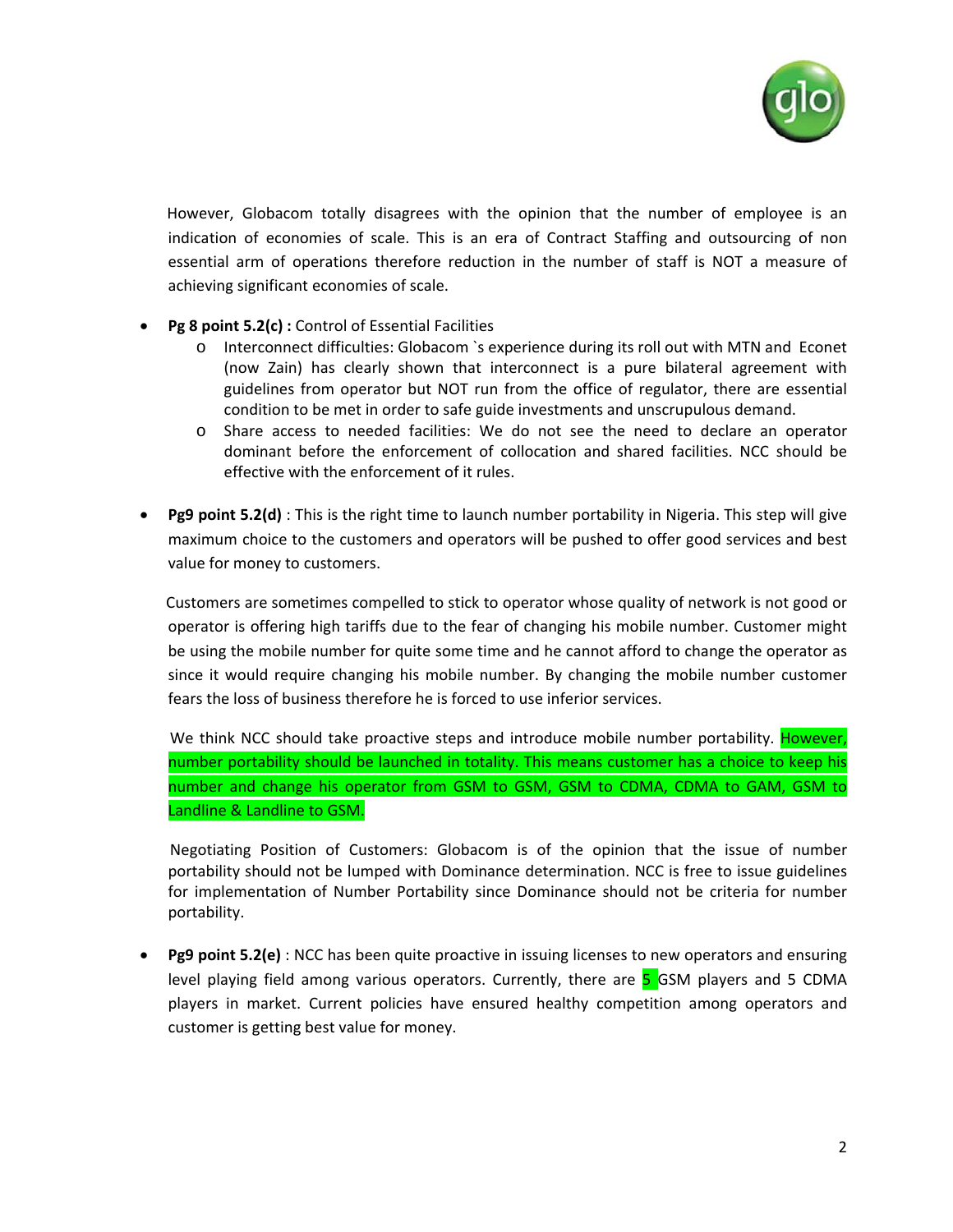

Globacom believes that the restriction on market entry in the mobile sector does not favour MTN because their dominance has been eroded by new entrants as earlier stated that their market share has reduced from 50% to 41%

We do not see any barrier in the market entry as various guidelines such as Collocation, Interconnectivity and facility sharing based on mutual commercial condition is enough for ease of market entry. In fact a well planned operator can roll out from bottom to top and shared facilities from different operators to get better QoS, a case study is that of Visaphone. A company with mobile license that decides to start building infrastructure must have based its decision on strategic plan for future. Declaration of dominant operator may result in investors developing cold feet on the Mobile arm.

• **Pg10 point 5.2(f)** :

**Impact of new technology (3G):** All operators have paid huge sums of money to get 3G license and the cost of 3G infrastructure is very high. Both factors have made 3G services very expensive for the normal customer. This has hindered the growth of 3G services in Nigeria. Penetration of 3G services will help in removing the digital divide in Nigeria and lead to overall development of economy and infrastructure. There are some developed countries where no license fees was charged by the government to the operators and launch of 3G services was viewed as overall infrastructure development.

3G has not given any added advantage in terms of market share to any of the 3 major operators. The \$150 Million paid to NCC can be termed to be capital tied down which could enhanced the network roll out of operators and as such gives advantage to new and small operators and new entrants

In view of the above, we feel that NCC should look at compensating the operators so that operators can pass the benefit to the customers and make service affordable for customers. This can lead to next wave of infrastructure development.

**Financial Resources:** Access to financial resources, equipment or technology and also management stability are definitely an indicator of market size of which all operators are fully aware, Telecoms industry is a high capital intensive and regulatory declaration of dominant will for part of overregulation which will drive investors to dominant operators as they will see their investment to be very safe.

It is not expected that NCC would stop any operator from further investment in their network and expanding coverage in other to reduce their dominance and give advantage to small operators

We feel that NCC should continue to create an even playing filed among various players and take proactive steps like introduction of mobile number portability. Market forces will ensure that operators will get the market share on the bases of their performance.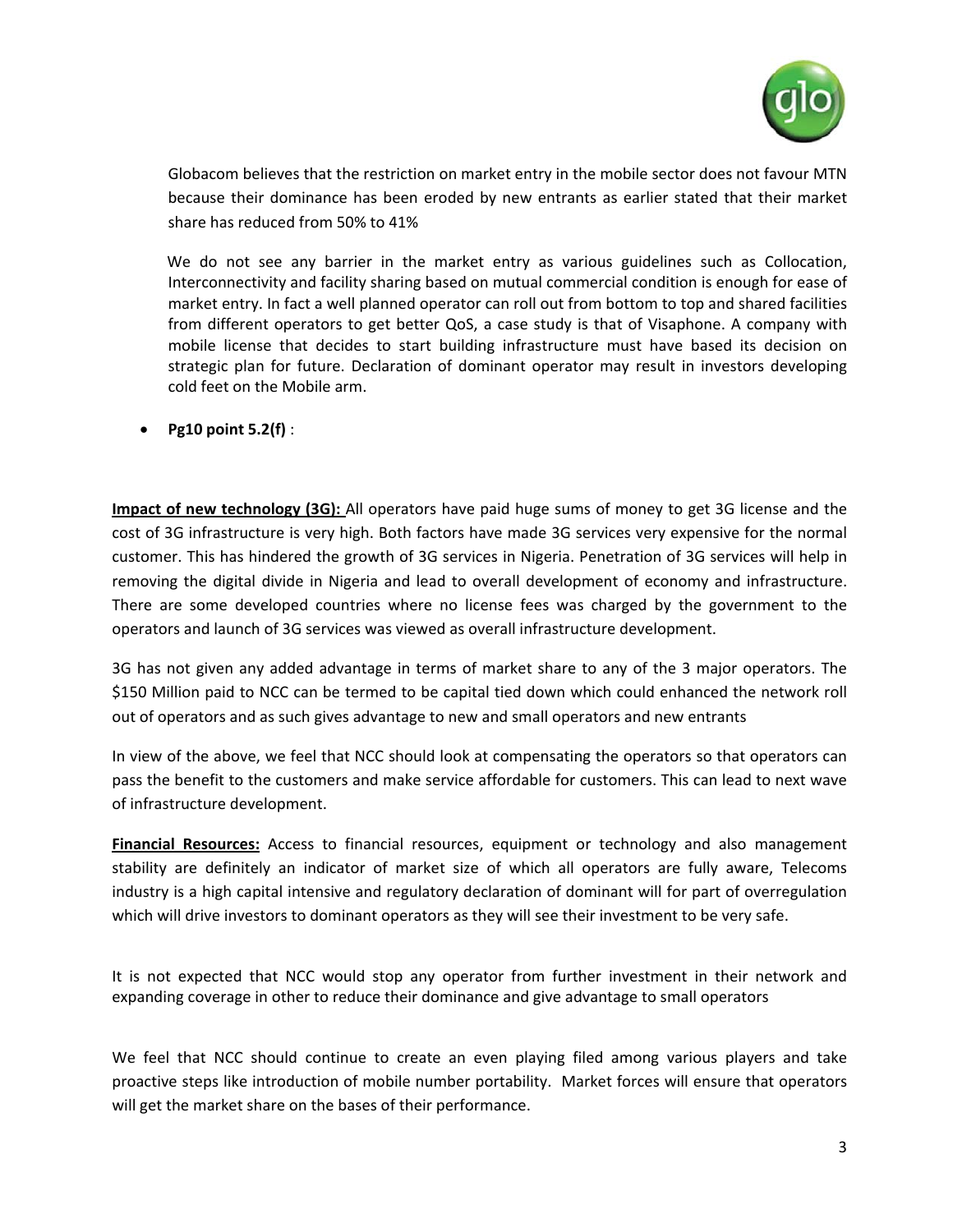

**Preliminary findings:** Globacom agrees that MTN does not hold individual dominance in view of the fact that its market share has been declining over the years.

We make bold to say that MTN as of date does not control the infrastructure as their number of BTS and OFC mileage are not up to 30% of the overall while the OFC laid is less that 30% of total. NCC is free to dispute this with data at its disposal.

## **COLLECTIVE DOMINANCE – pg 13**

Allusions have been made in the Consultative paper under the paragraph on Market Share in page 15 about a possible tacit collusion amongst the three operators to divide the market amongst themselves alone denying the other two small operators to get a foothold in the market.

Globacom disagrees with this assertion. A careful observation of the growth of the Nigerian telecoms market would reveal that tremendous competition has been unleashed over the years amongst the big three operators, and it has actually helped the overall telecoms market to grow. It has also helped the newcomers in the sense that they have had the advantage of getting into a market which is conscious of value for money.

Furthermore, the Consultative paper appears to be talking about the Nigerian Wireless market therefore not restricted to any radio technology in particular, even though it has kept its focus mainly on the GSM market. We also must not forget there has been an appreciable growth in the CDMA market in the meantime and the way it is today the same subscriber has a choice of choosing the best tariff from all and making his/her calls accordingly. Therefore it cannot be correct to say there has been any tacit collusion amongst the big three to ward off new entrants.

There is healthy competition in the market with 4 private GSM players and 5 CDMA players in Nigeria. The telecoms market in Nigeria is sufficiently competitive and all operators are trying their best to attract and retain customers by either dropping tariff or launching new services.

Tariffs in Nigeria have come down significantly. Some of the product innovations launched in Nigeria by Globacom are per second billing pulse, 1 N SIM, 40% discount on Friends and family calls and so on. Price of new prepaid SIM has come down to N100 in the market.

Basically there is no evidence of collective dominance in the telecoms market. However, NCC may choose to carry out a consultative study or set up an Anti‐ Monopoly Commission as in Ukraine to investigate and determine if there is collective dominance or anti monopoly act and give data to the Operators to support its existence if any.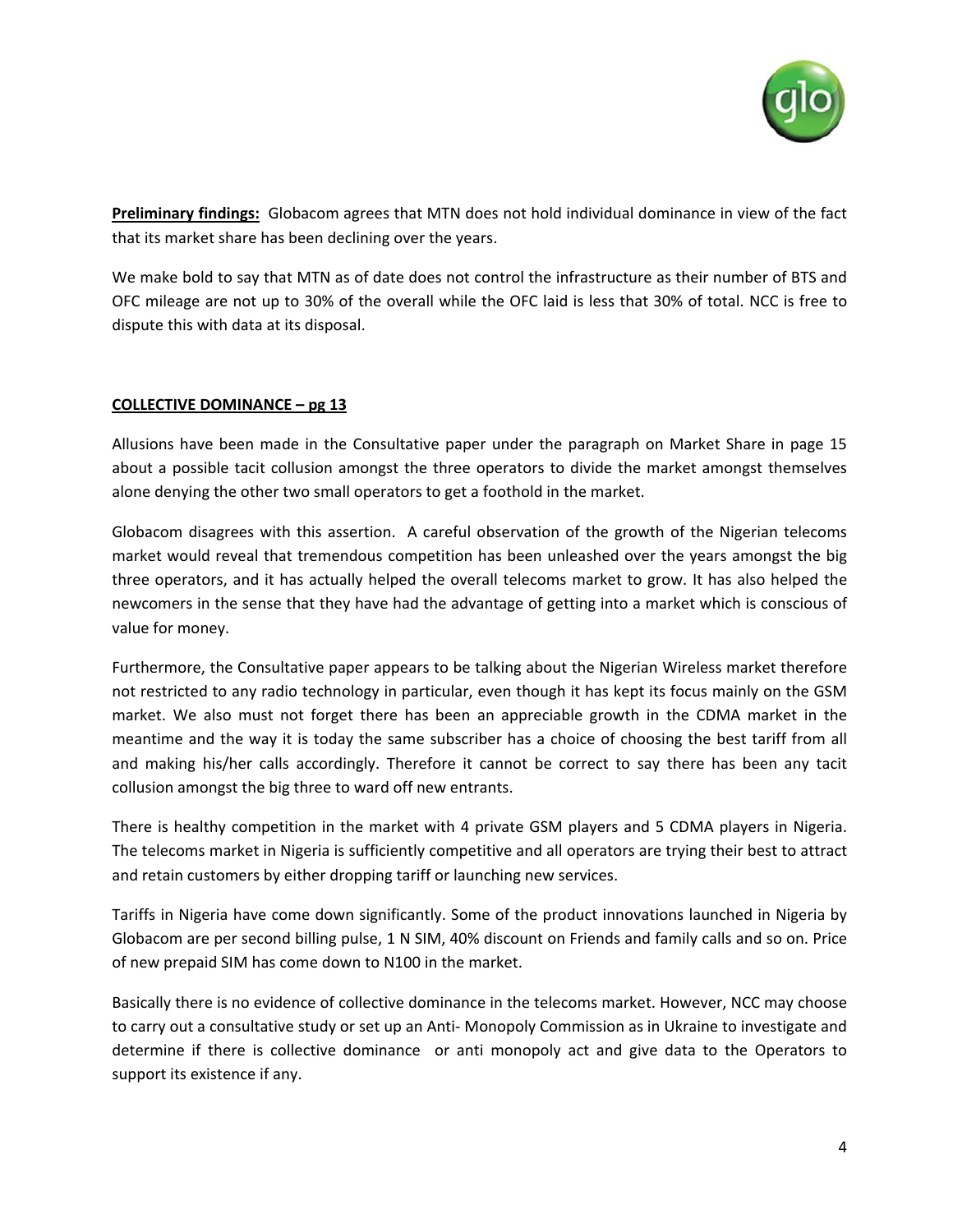

#### **Comment on observations – Pg 13**

- a) Entry barrier NCC has been quite proactive in issuing licenses to new operators and ensure level playing field among various operators. Currently, there are 5 GSM players and 5 CDMA players in market. Current policies have ensured healthy competition among operators and customer is getting best value for money.
- b) Frequent Interaction among firms: All operators are supposed to interact on regular bases on the issues of mutual concern such as interconnection, POI's and roaming. This helps in offering smooth services to the customer and is in line with what happenings in other countries.
- c) Innovation : Majority of the customers are still on 2G network and it will take many years in Nigeria for sizeable number of customers to upgrade from 2G to 3G. This is due to high cost of 3G services. For quite some time major portion of customers will remain on 2G for all operators in Nigeria. The question of reducing effort in launching new services on 2G does not arise.

Secondly, there are lots of services introduced by Globacom for the first time in Nigeria; like per second billing, I N SIM, Magic plus, Mobile banking, Black Berry, 3G, Voice SMS, etc. In addition to this we are committed to provide latest technology at affordable price to the customer.

## d) Symmetry Among Operators :

There is fierce competition between the various operators in the market and all the operators are trying to attract customers. There is race among operators to launch innovative products and services. Product launched by any operators is matched by other operators in matter of days. This leads to parity of services and prices among operators at macro level. However, different operators are following different pricing/product strategy depending upon which segment operator is trying to attract. At overall level, due to fierce competition all products get matched and there seems to be parity among operators.

## e) Fast demand growth

There are around 10 mobile operators in the market. Nigeria is one of the most competitive markets in the world. It is not possible to have collective collusion in such highly competitive market. This level of activity in the market through new launches of tariffs/products is highly visible in the market and no other category comes closer to mobile in terms of various interventions.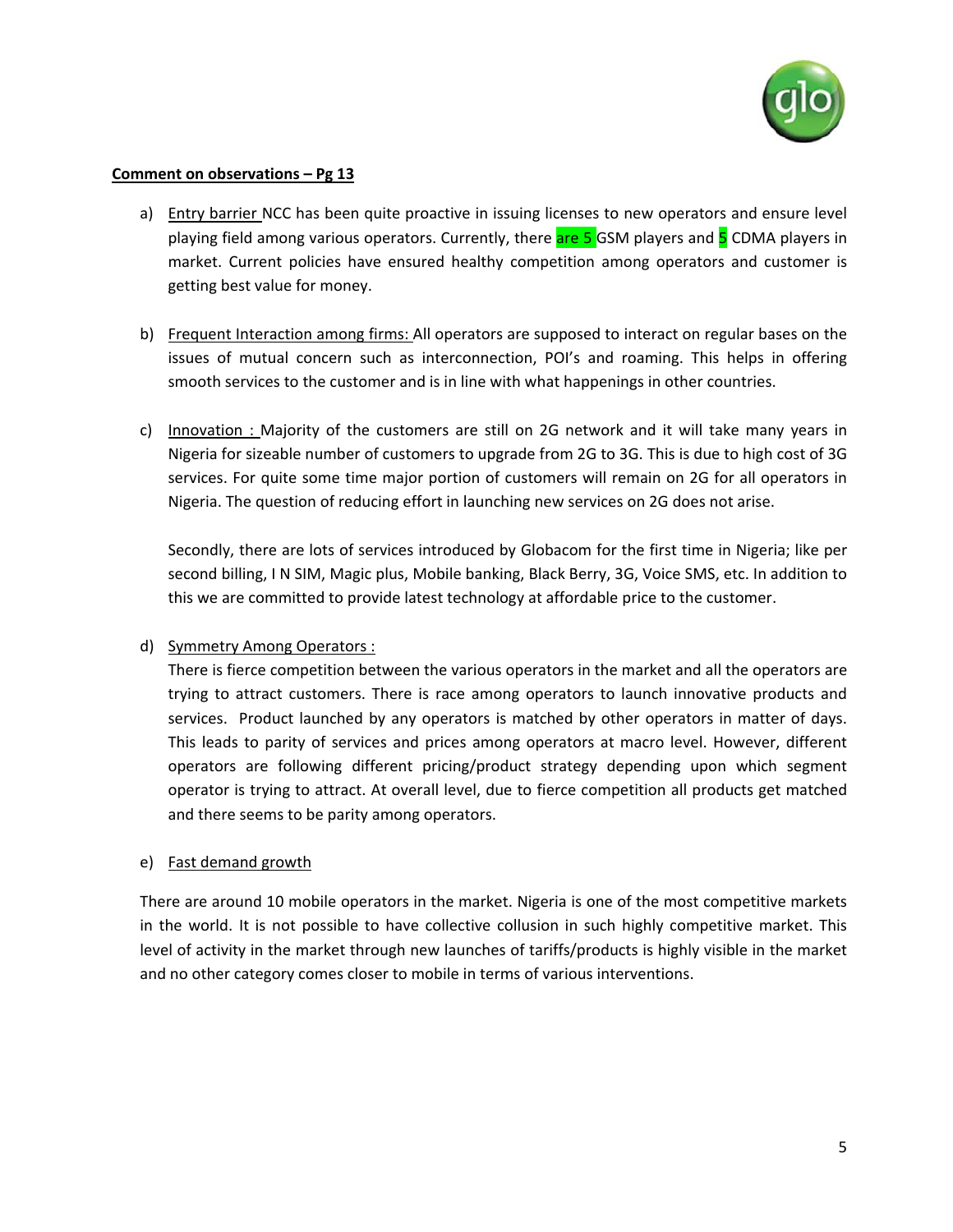

# **ii). INTERNATIONAL INTERNET CONNECTIVITY**

Globacom is of the opinion that dominance in the Nigerian market for international internet connectivity is premature therefore should not be an issue at this stage until the final commissioning /rollout by all intending investors.

# **CONCLUSION**

Globacom is not favorably disposed to the determination of Dominance at this stage due to the following reasons:

- 1. The market competition has given wide choice to subscribers to choose both in terms of technology, price and products
- 2. The infrastructure development in the country is still at its infancy with no Operator having dominant control and the assumed majority share of MTN has been on the decline with new operator, in addition we are of the opinion that the relaunch of MTEL will give further reduction in MTN market share
- 3. Globacom would require an acceptable data to change its opinion on the issue of collective dominance. Globacom is of the opinion that NCC should like in all countries employ a consultant to carry out anti monopoly study and make a regulation accordingly
- 4. The collapse of Nitel`s infrastructure and power supply has made all operators to rewrite their business plan by providing individual infrastructure such as fiber and generator sets, we are of the opinion that as soon as these infrastctures are put in place the operators concerned will relaunch back into their main business line
- 5. It is unfortunate that NCC has not enforce the licence obligations of mobile operators who are having mobile and Universal license especially in the Regional roll out, Globacom is of the opinion that such will give Nigerian other choice
- 6. Infrastructure coverage as of today is still at disadvantage to North East Region of the country due to underdevelopment and inability of CDMA to roll out in the region. If dominance is declared it may discourage operators from investing in such regions.
- 7. It is expected that new entrants should be able to bring in new innovations to bring down the price and improve QOS as Globacom did during its launch. Globacom can adequately ascribe its success story to innovative services which has been extended to the Republic of Benin where Globacom launched as the  $5<sup>th</sup>$  entrant got to no.2 position within one year.
- 8. Globacom does not believe that there is need for determination of dominance before number portability can be introduced.